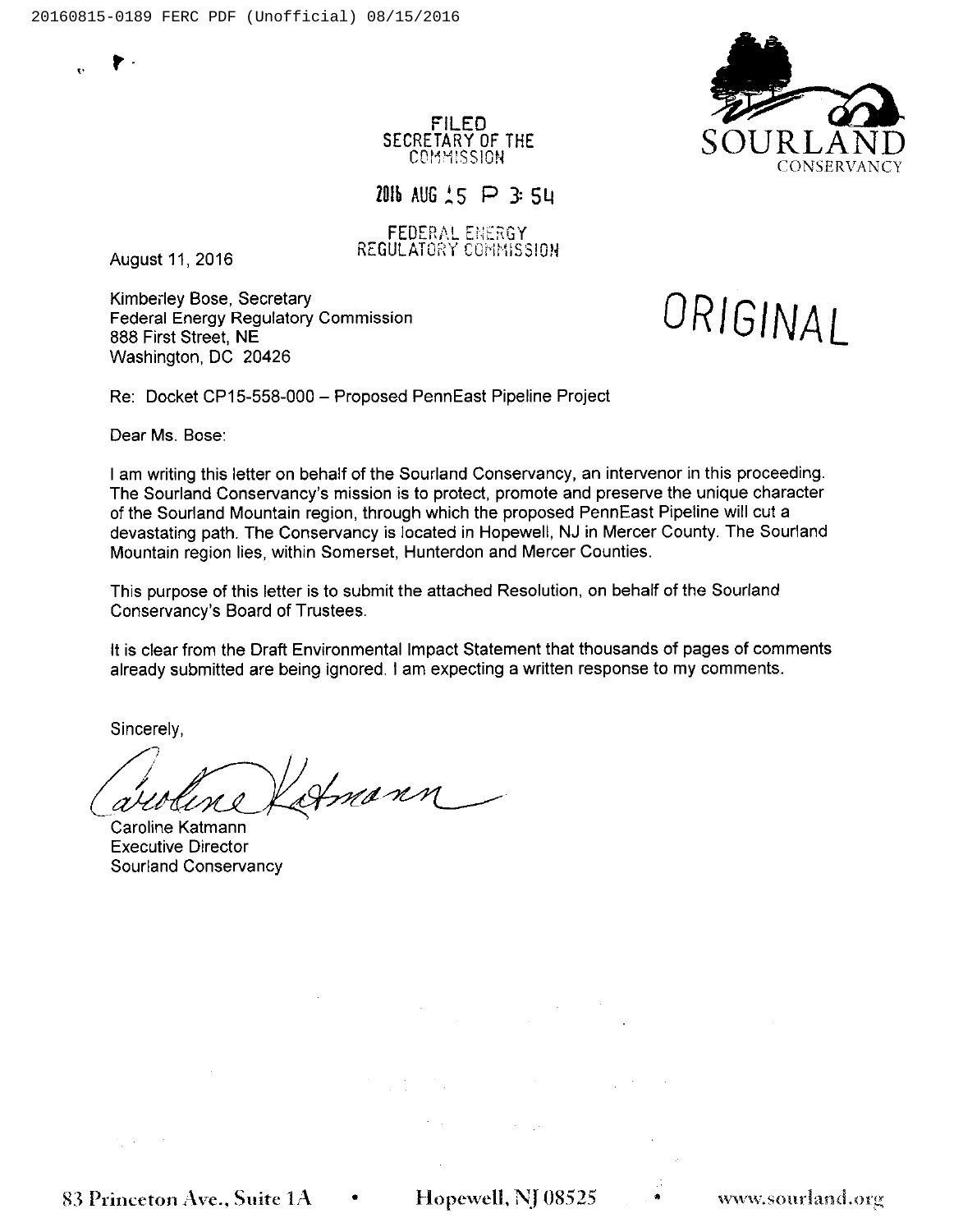$\mathbf{r}$ 



November 17, 2014

Sourland Conservancy 83 Princeton Avenue, Suite 1A Hopewell, New Jersey 08525 908-248-2416 www.sourland.org

PennEast Pipeline Resolution

WHEREAS, PennEast Pipeline Company, LLC, a joint project of AGL Resources, NJR Pipeline Company, a subsidiary of New Jersey Resources, South Jersey Industries, and UGI Energy Services, <sup>a</sup> subsidiary of UGI Corporation, proposed the construction of a new pipeline for the transfer and delivery of natural gas generated by deep well "fracking" in areas of Marcellus Shale in Pennsylvania; and

WHEREAS, the proposed pipeline is approximately one hundred and eight (108) miles long of thirty-six inch (36") buried pipe crossing parts of Luzerne, Carbon, Northampton and Bucks Counties in Pennsylvania and Hunterdon and Mercer Counties in New Jersey;and

WHEREAS, the pipeline cuts through the Sourland Mountain region in West Amwell Township and Hopewell Township, causing or contributing to environmental damage tothe following: Agricultural land parcels: 46.7 acres; Forest: 38.5 acres; Built-Up land parcels: 14.9 acres; Wetlands: 4.9 acres; Total: 105 acres

WHEREAS, the pipeline will cross 13 steams/tributaries in the Sourlands, including Jacobs Creek, Alexauken Creek, Woodsville Brook, Baldwins Creek, Peters Brook.

WHEREAS, the pipeline will cross streams of the following order in the Sourlands: Stream Order One: 7 crossings; Stream Order Two: 2 crossings; Stream Order Three: 3 crossings; Stream Order Four: 1 crossing, including the Alexauken Creek, a Category 1 Waterway as per NLLA.C. 7:98, requiring anti-degradation protection; and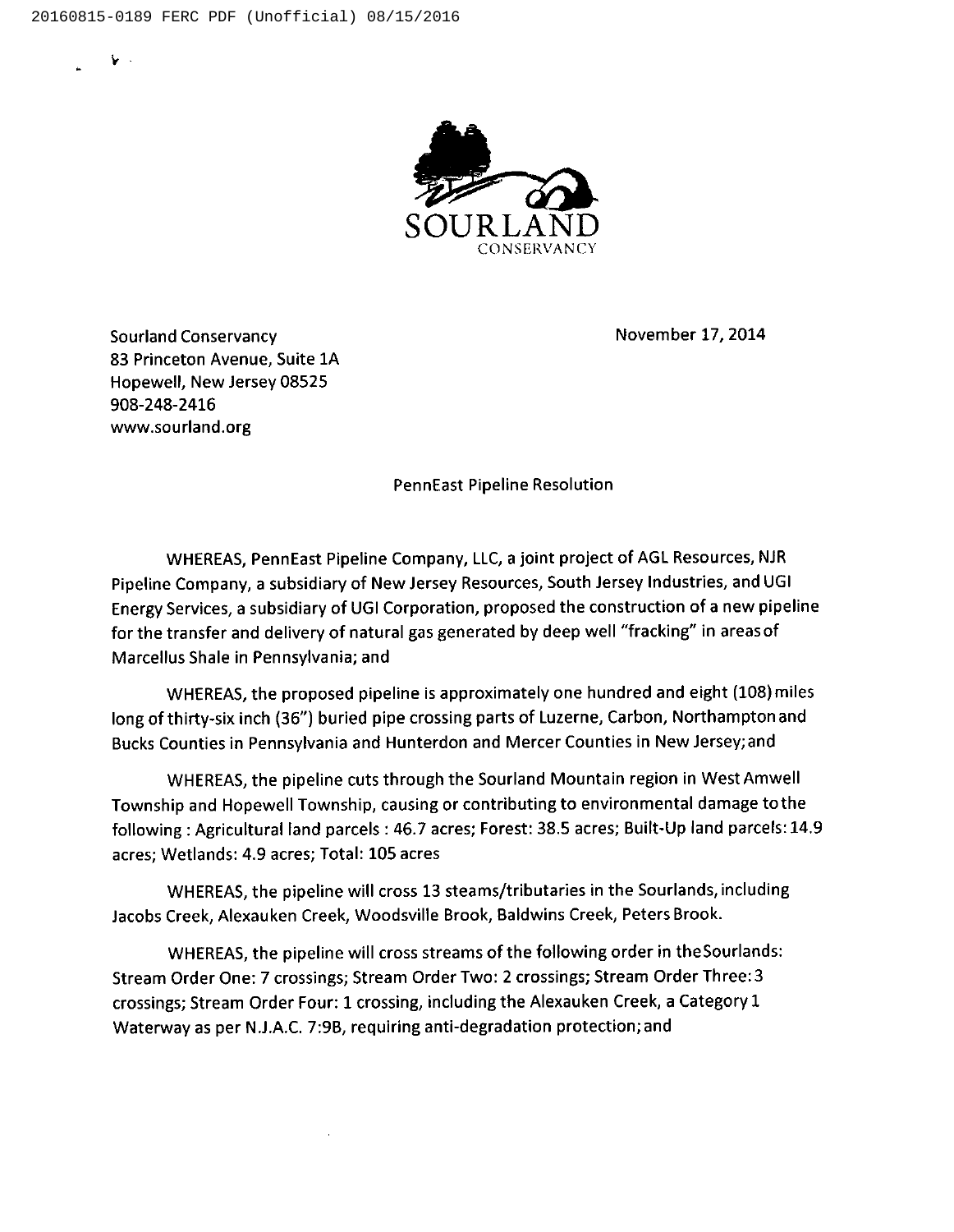$\gamma \propto \gamma_{\rm eff}$ 

e kapital

WHEREAS the Sourland Mountain Region was recognized for its, "unique ecology" in a 2005 State-funded comprehensive environmental report, which recommended "Special Resource Area" identification in the State Development and,Redevelopment Plan; and

WHEREAS, the pipeline cuts a swath through the Sourland Mountain region in West Amwell Township and Hopewell Township, fragmenting what the abovementioned report calls an "island of biodiversity", causing or contributing to the following:

- 1. Negative impacts to the fragile ecological balance in the critical forest, wetland and grassland habitats of the Sourland regfon causing damage to native plants and animals and the habitats that sustain them; and the control of the control of the control of the pro-Contractor of process
	- 2. Removal of trees and vegetation along creeks, streams and waterways, which will result in erosion and the loss of sediment filtration, thereby causing increased runoff and pollution, sediment buildup in and destabilization ofthese waterwgys; and, .
	- 3. Destruction of natural vegetative cover and soils, resulting in reduction of  $\{x_i\}_{i=1}^n$ infiltration of precipitation and recharge of groundwater that is essentialto sustain drinking water wells in the Sourland Mountain region and healthy base flow of Sourland streams; and 12 SCV 转载镜: 2010 元/ 12 MA 指示 2011
- 4. Fragmented forests resulting in increased prime habitat for white-tailed deer, in a region already extremely overpopulated with white-tailed deer. Deer overpopulation is a direct cause of damage to agricultural crops, increased  $\sim 10^{-11}$  $\therefore$  automobile accidents, increased cases of Lymels Disease, increased over-browse in the Sourlands forest, increased invasive plant species presence in the 计算法检测器 Sourlands forest, decreased tree regeneration in the Sourlands forest, and decreased plant and animal biodiversity in the Sourlands forest; and
	- S. Crossing of properties that were purchased with New Jersey Open Space Preservation Funds, as well as other properties that are subject toconservation easements and/or deed restricted against development; and

.,6. Crossing properties that were purchased by non-profit land conservation and protection organizations including the New Jersey Conservation Foundation, the D & R Greenway, and the Hunterdon Land Trust; the taxpayers of the State of New Jersey, Mercer County, Hunterdon County, as well as fpundations and individual donors and farmers and landowners have invested millions of dollars to permanently preserve these properties in perpetuity; and

的复数形式 人名英格兰人姓氏科尔的变体 医单位的 医神经性 医神经静脉 化硫化合物 人名英格兰人姓氏克里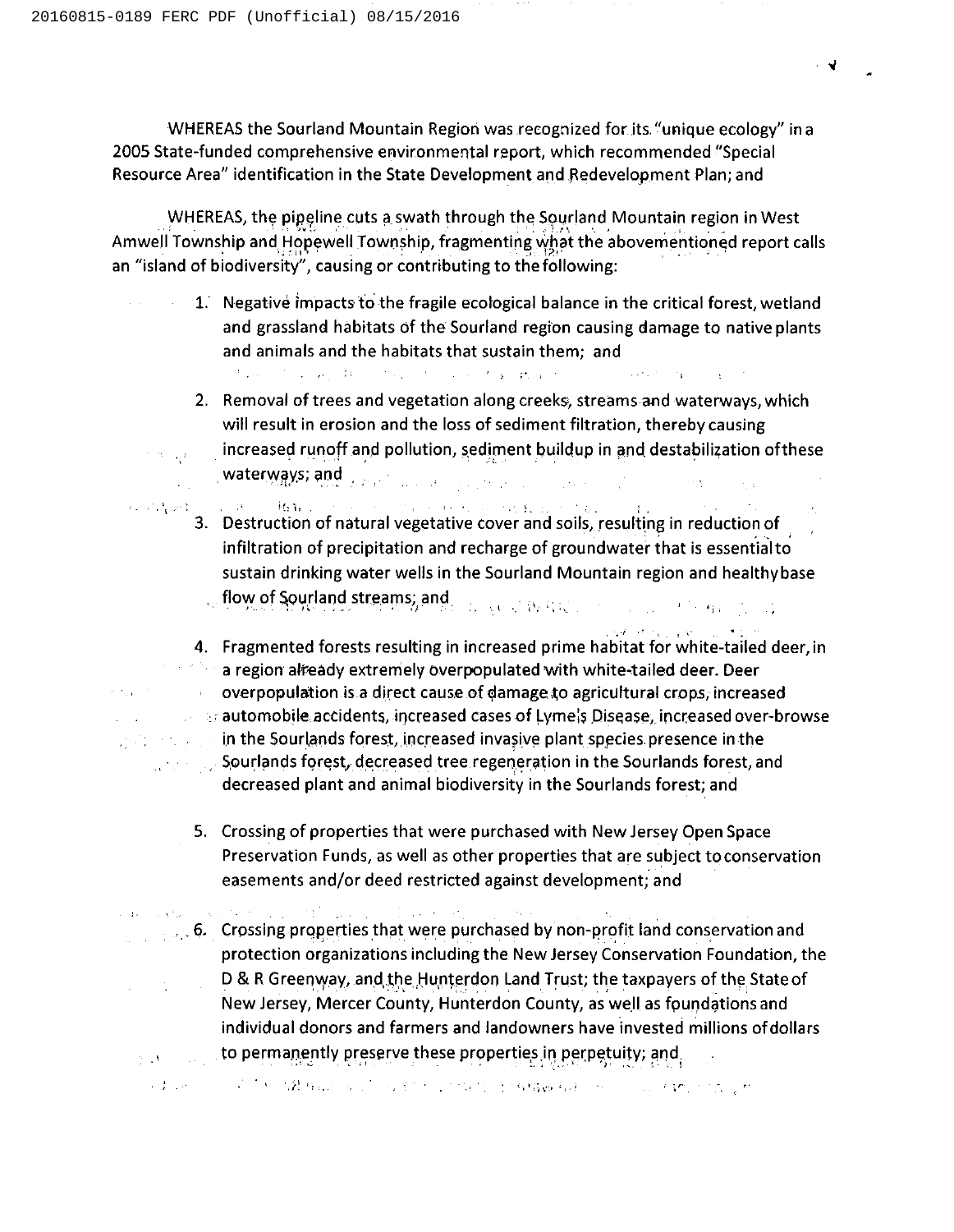$\mathbf{F}^{(n)}$  and

7. Crossing watershed lands in the Sourland Mountain region that arelocated  $\mathbf{r} = \left\langle \mathbf{r} \right\rangle$ 'ithin the Delaware River Waterghed, <sup>a</sup> major waterrsupply:for at least 2.9 million people in NeW Jersey; and 2000 and 2000 and 2000 and 2000

- 8. Crossing The Mount Aliry Historic District, which has New Jersey and Federa Historic Designation (listed on the National Register of Historic Places), and
- $\text{Per}^* \rightarrow 9$ . Impacts to West Amwell Township-owned and Hopewell Township-owned open space, privately held open space, and scenic vistas; and  $_{\text{Qc}}$ , and  $1.37 - 1.1$ 
	- of the concentration that he signification 10. Invasion and destruction of habitats of threatened species, endangered species
	- , and  $\gamma$  species of special concerns is a statistic and and special successive

and detection of a state of the state of the state and the state of the state

WHEREAS, the proposed pipeline causes damage to the Sourland Mountain region by raising health concerns, raising safety concerns, impacting farms and residences, andgeneral degrading their quality of life and the historic, environmental and cultural resources they have dedicated themselves to protecting. the experience of a phashed one of space of the

 $\{\{\xi_{\alpha}^{\dagger}f_{\alpha\beta}^{\dagger}\}_{\alpha\beta}^{\dagger}=\{\xi_{\alpha}^{\dagger}f_{\alpha\beta}^{\dagger}\}_{\alpha\beta}^{\dagger}=\{\xi_{\alpha}^{\dagger}f_{\alpha\beta}^{\dagger}\}_{\alpha\beta}^{\dagger}=\{\xi_{\alpha}^{\dagger}f_{\alpha\beta}^{\dagger}\}_{\alpha\beta}^{\dagger}=\{\xi_{\alpha}^{\dagger}f_{\alpha\beta}^{\dagger}\}_{\alpha\beta}^{\dagger}=\{\xi_{\alpha}^{\dagger}f_{\alpha\beta}^{\dagger}\}_{\alpha\beta}^{\dagger}=\{\xi_{\alpha}^{\$ The Machine Control of the project of the Book and a

NOW, THEREFORE, BE IT RESOLVED by the Board of Trustees o'f the Sourland Conservancy as follows:<br>The conservancy of the conservation for the conservation of the conservation of

生命 こくしじ

- 1. The Sourland Conservancy Board of Trustees does hereby object to the design and construrtion of a 36 inch pipeline passing through and under West AmwellTownship (Hunterdon'County) arid'Hopewell Township (IVIercer County). The construction and  $\sim$  operation of the pipeline will significantly damage streams, wildlife habitat, existing farm operations and the quality of life in West Amwell Township and Hopewell せいようしょう 全て 近くせず Township.
- 2. The Sourland Conservancy calls for a moratorium on any and all planning for the PennFast Pineline PennEast Pipeline.
- 3. The Sourland Conservancy seeks the cooperation of all affected towns andcounties, asking that all nearby affected municipalities and counties adopt a similar resolution. of the second second  $\delta$  is the second second second second second second second second second second second second second second second second second second second second second second second second second second second
- 4. The Sourland Conservancy will act as an intervener and/or Objector to the proposed Penn'East Pipeline.<br>Penn'East Pipeline.<br>Penn' East Pipeline.  $\sim 10^6$ 
	- 5. The Sourland Conservancy requests the Delaware River Basin Commission, as the agency that manages the water resources of the Delaware River Watershed, to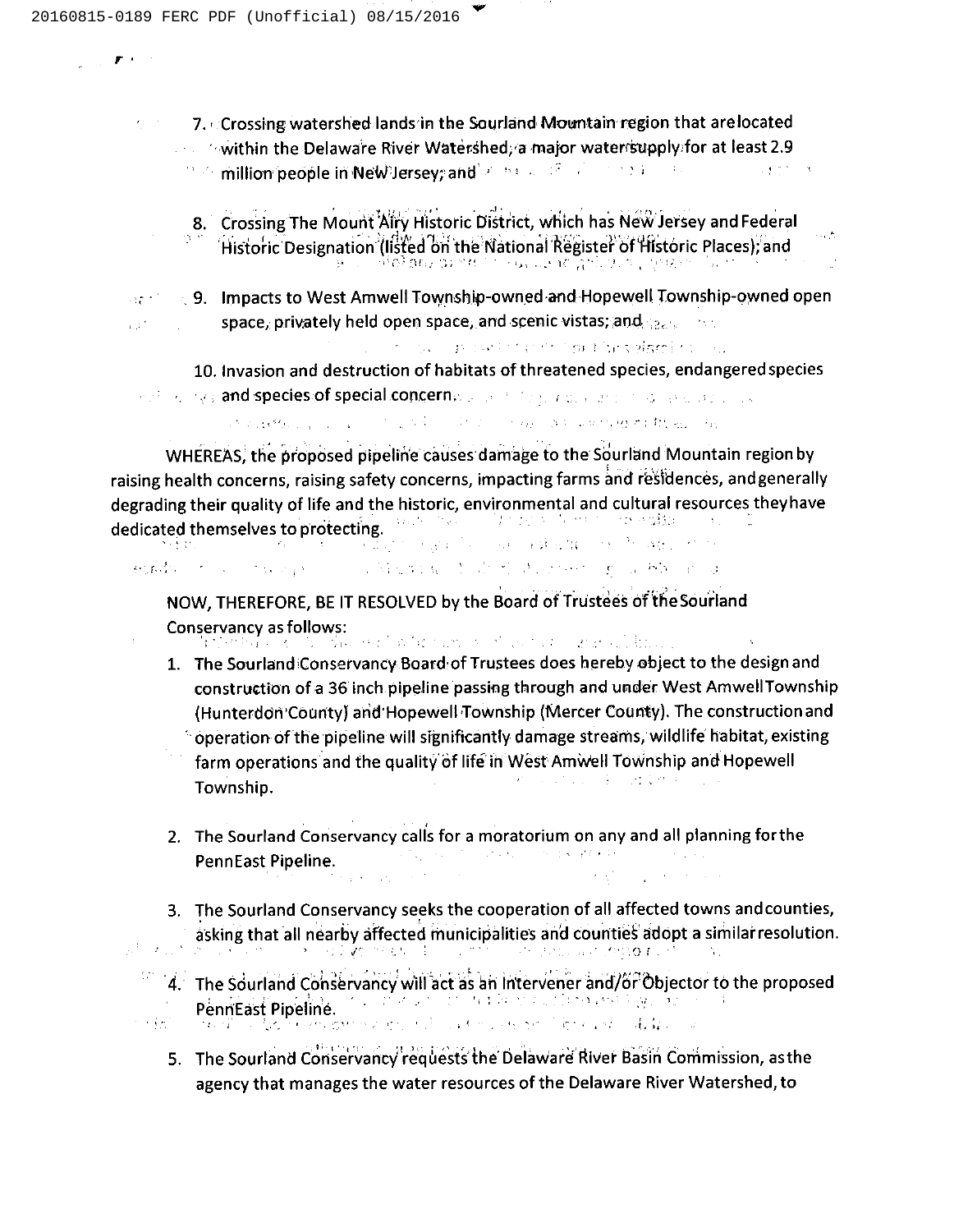exercise its full jurisdiction over the PennEast Pipeline Project that passesthrough the boundaries of the Delaware River Watershed.

i in a thampton province

6. The Sourland Conservancy encourages and supports the development ofrenewable energy resources.

ATTEST:

Caroline Katmann

J Jiori

Executive Director Sourland Conservancy President, Board of Trustees Sourland Conservancy

November 17, 2014 November 17, 2014

Date Date

 $\sim$  1.4

 $\sim$